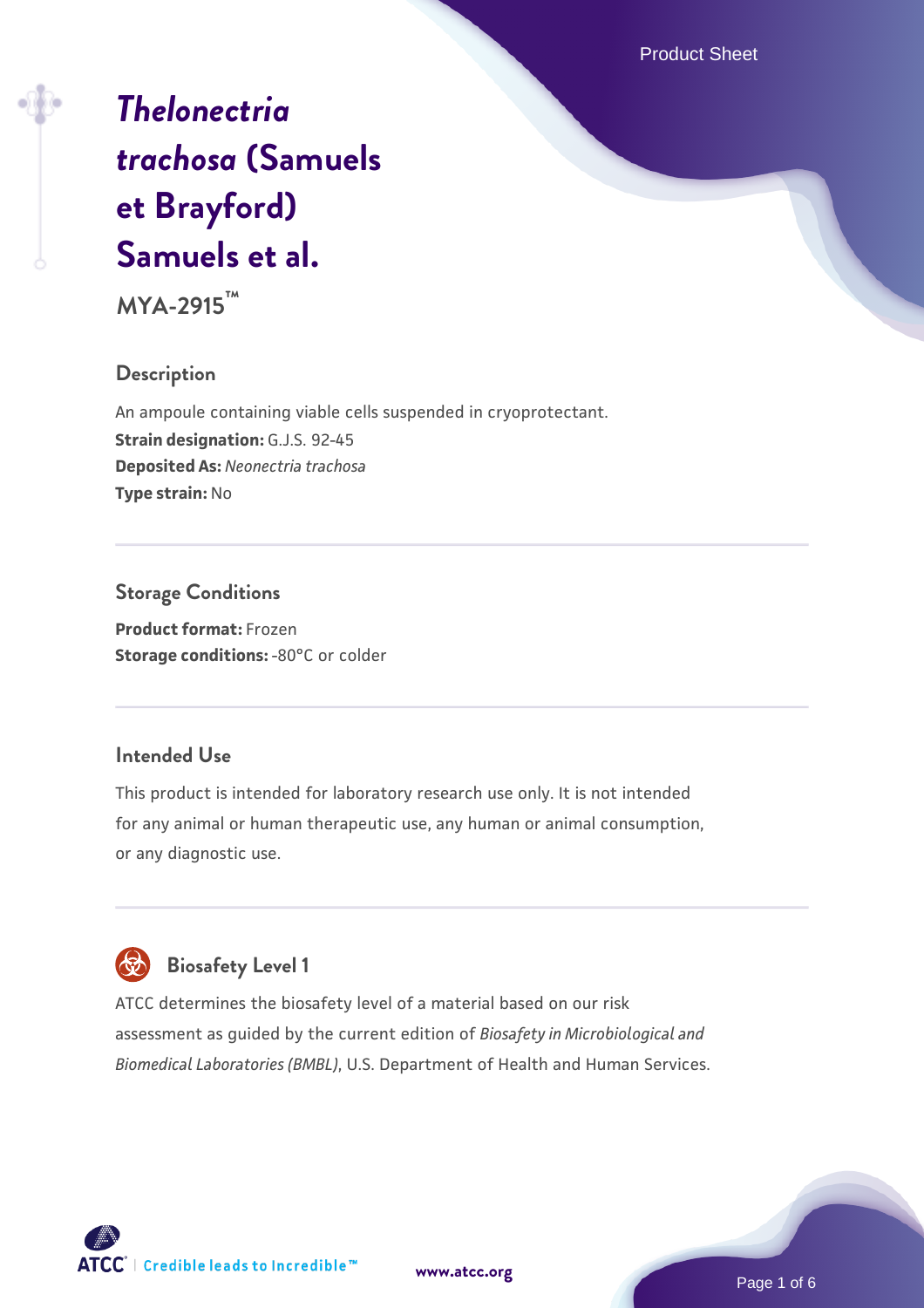#### **MYA-2915**

It is your responsibility to understand the hazards associated with the material per your organization's policies and procedures as well as any other applicable regulations as enforced by your local or national agencies.

ATCC highly recommends that appropriate personal protective equipment is always used when handling vials. For cultures that require storage in liquid nitrogen, it is important to note that some vials may leak when submersed in liquid nitrogen and will slowly fill with liquid nitrogen. Upon thawing, the conversion of the liquid nitrogen back to its gas phase may result in the vial exploding or blowing off its cap with dangerous force creating flying debris. Unless necessary, ATCC recommends that these cultures be stored in the vapor phase of liquid nitrogen rather than submersed in liquid nitrogen.

#### **Certificate of Analysis**

For batch-specific test results, refer to the applicable certificate of analysis that can be found at www.atcc.org.

#### **Growth Conditions**

**Medium:**  [ATCC Medium 310: Cornmeal, yeast, glucose agar \(CMYG\)](https://www.atcc.org/-/media/product-assets/documents/microbial-media-formulations/1/0/atcc-medium-310.pdf?rev=5693c733fdd64e888556011eb67a3897) [ATCC Medium 310: Cornmeal, yeast, glucose agar \(CMYG\)](https://www.atcc.org/-/media/product-assets/documents/microbial-media-formulations/1/0/atcc-medium-310.pdf?rev=5693c733fdd64e888556011eb67a3897) [ATCC Medium 335: Potato carrot agar](https://www.atcc.org/-/media/product-assets/documents/microbial-media-formulations/3/3/5/atcc-medium-335.pdf?rev=a7055ab8b3c54646a9d0bdf7b34c1606) **Temperature:** 25°C

**Handling Procedures**

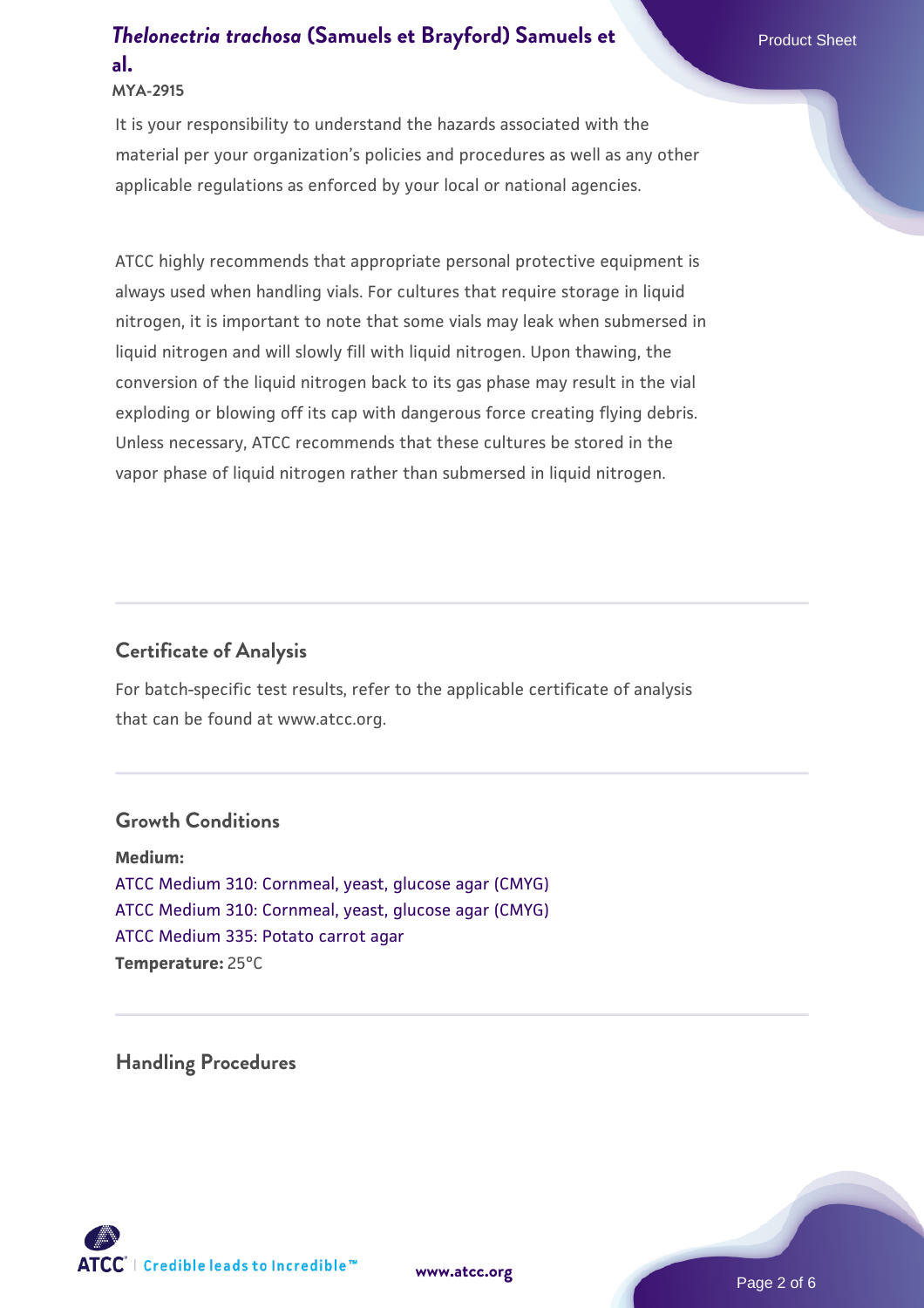#### **MYA-2915**

**Frozen ampoules** packed in dry ice should either be thawed immediately or stored in liquid nitrogen. If liquid nitrogen storage facilities are not available, frozen ampoules may be stored at or below -70°C for approximately one week. **Do not under any circumstance store frozen ampoules at refrigerator freezer temperatures (generally -20°C)**. Storage of frozen material at this temperature will result in the death of the culture.

- 1. To thaw a frozen ampoule, place in a **25°C to 30°C** water bath, until just thawed **(approximately 5 minutes)**. Immerse the ampoule just sufficient to cover the frozen material. Do not agitate the ampoule.
- 2. Immediately after thawing, wipe down ampoule with 70% ethanol and aseptically transfer at least 50 µL (or 2-3 agar cubes) of the content onto a plate or broth with medium recommended.
- Incubate the inoculum/strain at the temperature and conditions 3. recommended.
- 4. Inspect for growth of the inoculum/strain regularly for up to 4 weeks. The time necessary for significant growth will vary from strain to strain.

#### **Material Citation**

If use of this material results in a scientific publication, please cite the material in the following manner: *Thelonectria trachosa* (Samuels et Brayford) Samuels et al. (ATCC MYA-2915)

#### **References**

References and other information relating to this material are available at www.atcc.org.

#### **Warranty**

The product is provided 'AS IS' and the viability of ATCC® products is warranted for 30 days from the date of shipment, provided that the





Page 3 of 6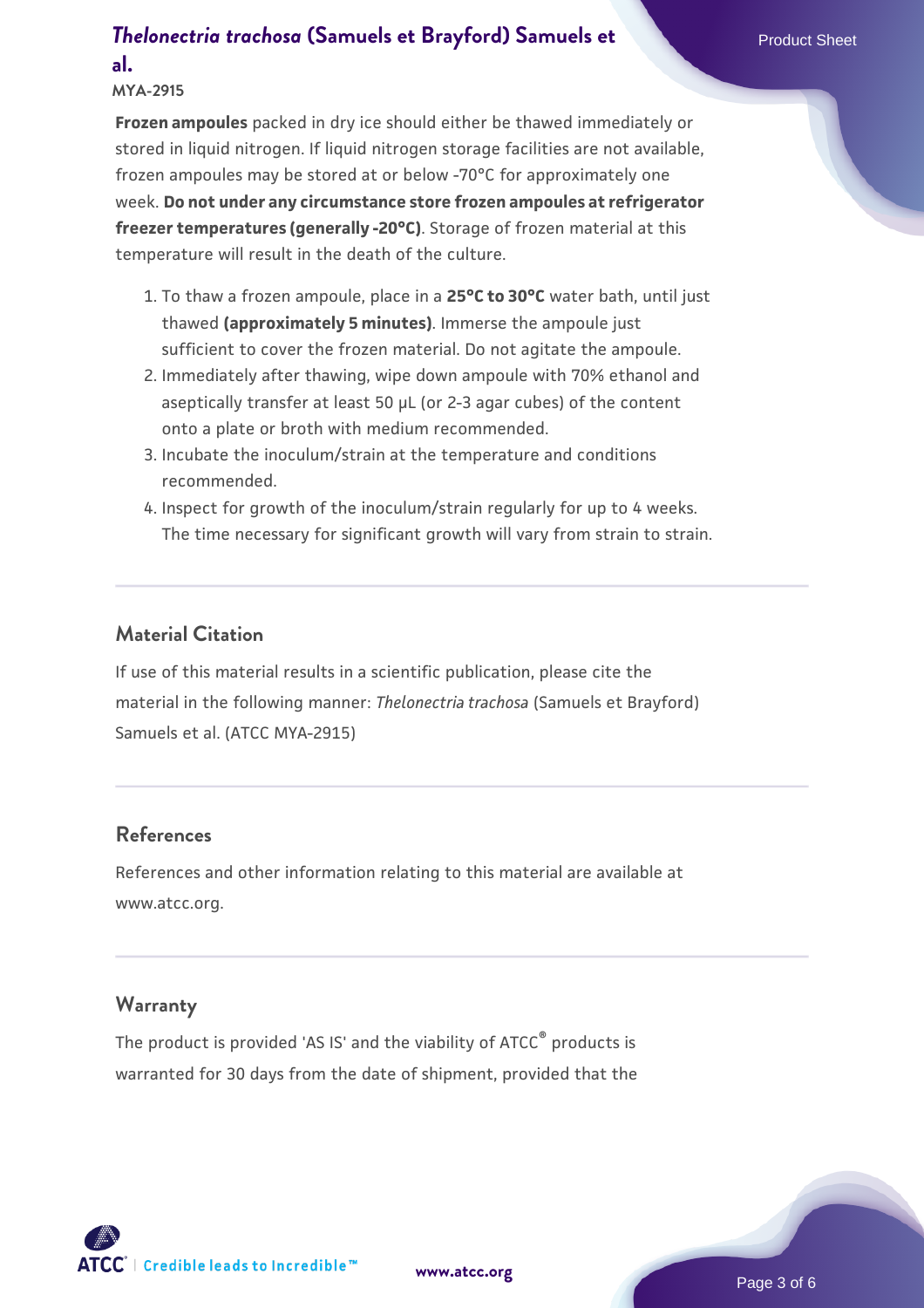#### **MYA-2915**

customer has stored and handled the product according to the information included on the product information sheet, website, and Certificate of Analysis. For living cultures, ATCC lists the media formulation and reagents that have been found to be effective for the product. While other unspecified media and reagents may also produce satisfactory results, a change in the ATCC and/or depositor-recommended protocols may affect the recovery, growth, and/or function of the product. If an alternative medium formulation or reagent is used, the ATCC warranty for viability is no longer valid. Except as expressly set forth herein, no other warranties of any kind are provided, express or implied, including, but not limited to, any implied warranties of merchantability, fitness for a particular purpose, manufacture according to cGMP standards, typicality, safety, accuracy, and/or noninfringement.

#### **Disclaimers**

This product is intended for laboratory research use only. It is not intended for any animal or human therapeutic use, any human or animal consumption, or any diagnostic use. Any proposed commercial use is prohibited without a license from ATCC.

While ATCC uses reasonable efforts to include accurate and up-to-date information on this product sheet, ATCC makes no warranties or representations as to its accuracy. Citations from scientific literature and patents are provided for informational purposes only. ATCC does not warrant that such information has been confirmed to be accurate or complete and the customer bears the sole responsibility of confirming the accuracy and completeness of any such information.

This product is sent on the condition that the customer is responsible for and assumes all risk and responsibility in connection with the receipt, handling, storage, disposal, and use of the ATCC product including without limitation taking all appropriate safety and handling precautions to minimize health or environmental risk. As a condition of receiving the material, the customer

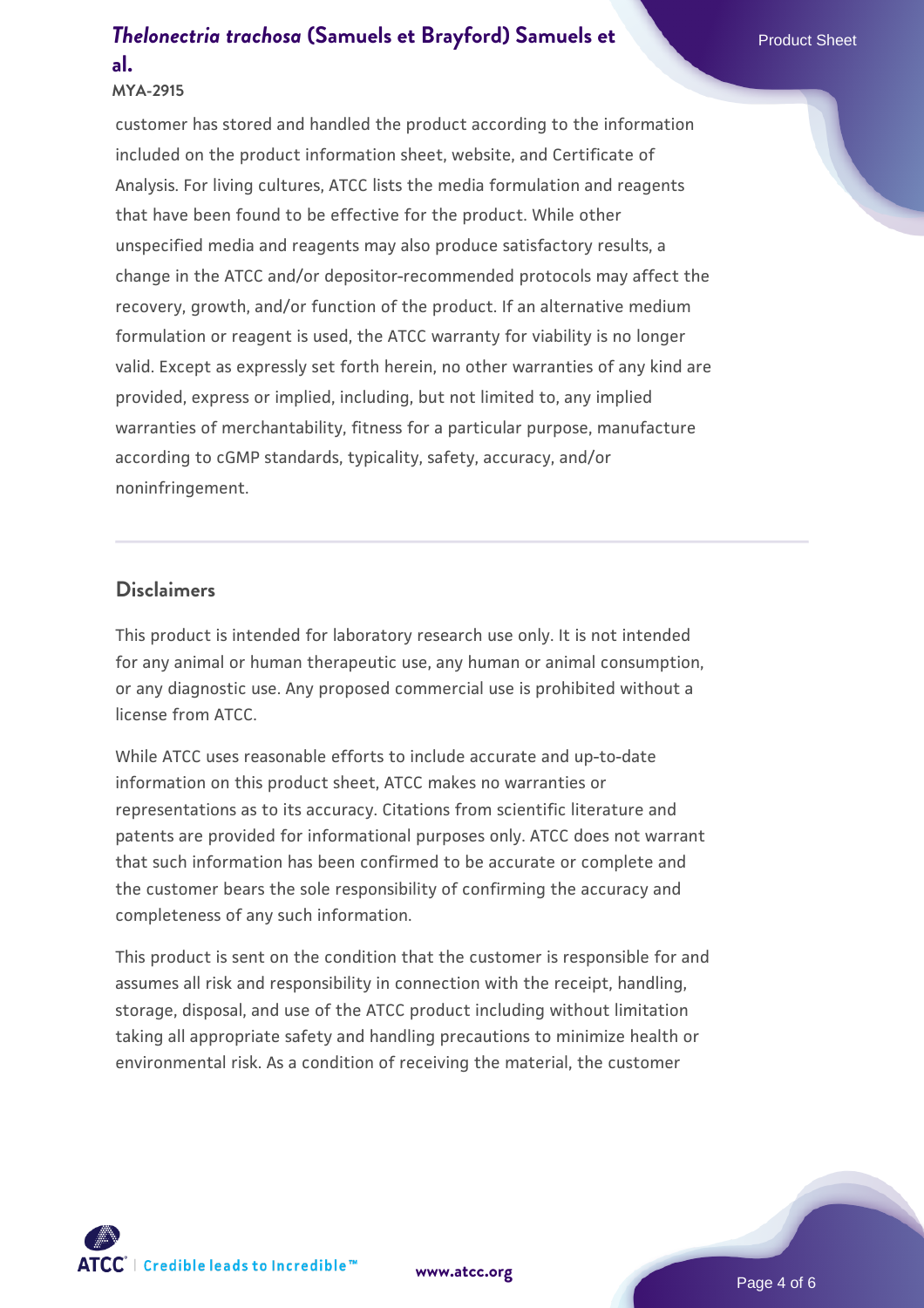**MYA-2915**

agrees that any activity undertaken with the ATCC product and any progeny or modifications will be conducted in compliance with all applicable laws, regulations, and guidelines. This product is provided 'AS IS' with no representations or warranties whatsoever except as expressly set forth herein and in no event shall ATCC, its parents, subsidiaries, directors, officers, agents, employees, assigns, successors, and affiliates be liable for indirect, special, incidental, or consequential damages of any kind in connection with or arising out of the customer's use of the product. While reasonable effort is made to ensure authenticity and reliability of materials on deposit, ATCC is not liable for damages arising from the misidentification or misrepresentation of such materials.

Please see the material transfer agreement (MTA) for further details regarding the use of this product. The MTA is available at www.atcc.org.

#### **Copyright and Trademark Information**

© ATCC 2021. All rights reserved. ATCC is a registered trademark of the American Type Culture Collection.

#### **Revision**

This information on this document was last updated on 2022-03-29

#### **Contact Information**

ATCC 10801 University Boulevard Manassas, VA 20110-2209 USA US telephone: 800-638-6597 Worldwide telephone: +1-703-365-2700